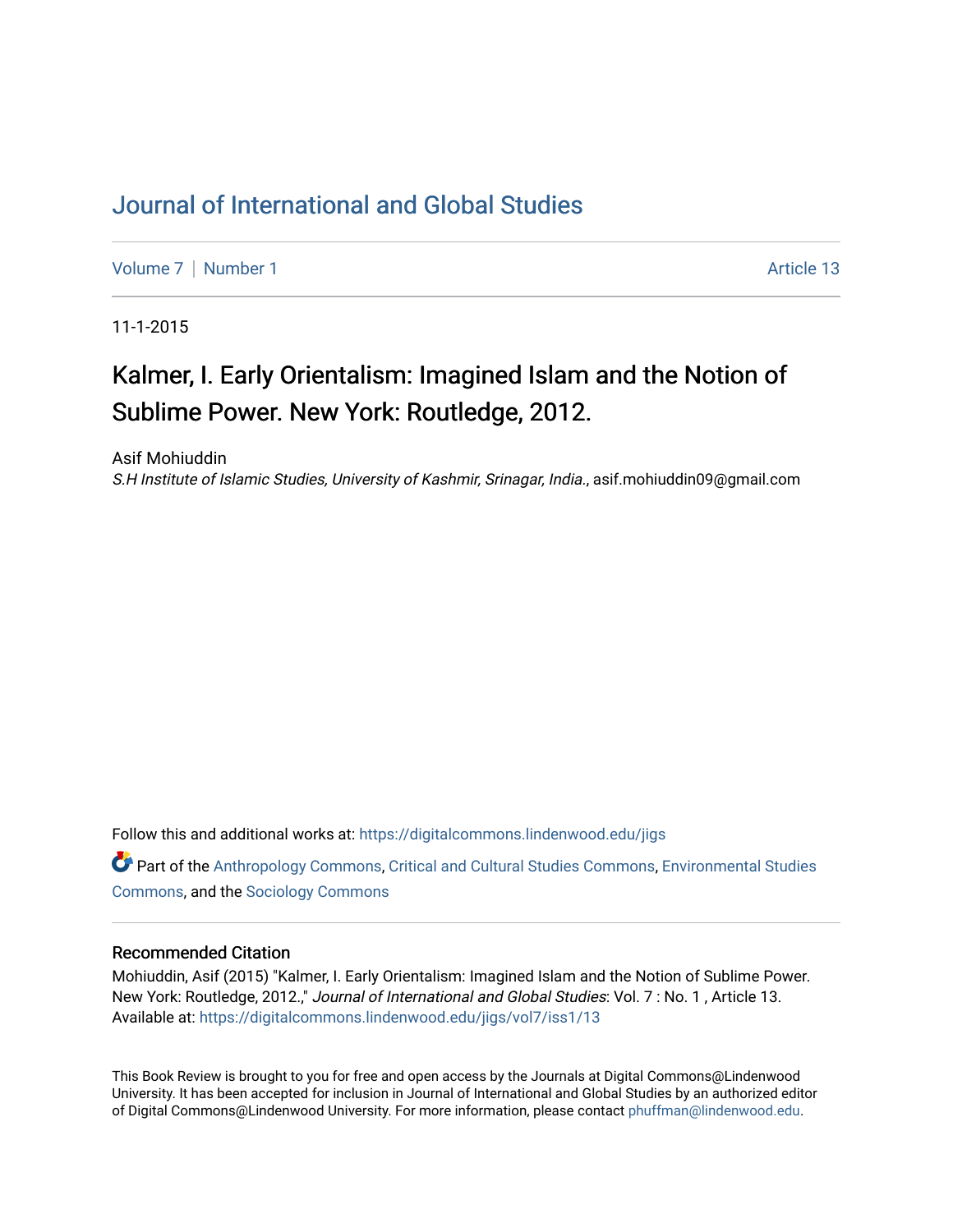### **Kalmer, I.** *Early Orientalism: Imagined Islam and the Notion of Sublime Power***. New York: Routledge, 2012.**

In recent decades, the growing political influence of Islam throughout the Muslim world has revealed an unmediated nexus between religious ideals and the ensuing political realities. In this work, Ivan Kalmer presents an in-depth analysis of the relationship between divine power and existential realities encompassing human self and the universe. Kalmer refutes the idea that Islam promotes an authoritarian form of government and demonstrates that the presumption that it does so emanates from deep reaching anxieties that go beyond religion and even the East-West relationship. In the introductory explanation, the author lays out the conceptual foundation of orientalism and specifically focuses on the more general concept of sublime power. The sublime power, according to Kalmer, is presented as a primal father demanding absolute obedience from humankind to fulfill His selfish desires. This idea of selfish power is then projected as the Muslim understanding of the sublime power, an understanding that is seen to emanate from Muslim theological beliefs. The author offers a new and critical insight into this complex issue, and as he peers, he attempts to examine the various aspects of sublime power, arguing that "the Lord," as an imperfect or partial representation of the sublime in most discussions around this subject, is seen as an abstract force without any evidence to solidify its imagined existence. Kalmer contends that for Christians, their God is mindful of His creation. In contrast, the idea of a vengeful God, which, to non-Muslim observers appears to be the case in Islam, is borrowed from the Old Testament, which, in turn, presents the idea of God as an apoplectic moralist and a vindictive enforcer of strict law, having overwhelming power over His creation. In order to situate the book in the contextual framework of contemporary debates around Orientalism, the subsequent chapter focuses on Edward Said's work and presents a comparative analysis of voices—Said's and others— by testing suppositions, concepts, and theories with an aim to demonstrate a logical connection between Kalmer's claims and the supporting facts used to substantiate his thesis (Said, 2000).

Chapters three and four focus on the historical evolution of Orientalism, from the time of ancient Greece to the beginning of modern Orientalism. The later period, as the author points out, was marked by Ottoman dominance in Europe, which commenced in 1452 with the Ottoman conquest of Constantinople. Following this history, the author draws attention to the idea of divine as manifested through "the nature of divine intervention in human affairs" and the relationship between the mundane and the sublime, which is then analyzed through several important case examples (p.44). He attempts to peek into the artistic expressions of the imagined Orient and specifically focuses on the works of seventeenth and eighteenth century artists and Orientalists. Kalmer discursively engages with a plethora of works, data points, artists, and reference points, and swiftly analyzes the philosophical discussions and theological diversions on Christianity in an informal manner that might fuddle the reader in assessing and contextualizing the arguments given in the book. This is one of the work's main problems, which ultimately distracts the reader from approaching the book's main argument in a nuanced manner.

Chapter eight deals with Hegel's concept of the sublime in the context of Judaism and Islam. Hegel, according to Kalmer, approaches this issue with a set of contrasting ideas, first looking into the historical evolution "from the abstract to the concrete" and then emphasizing the existence of the universal form of spirit with specific features and characteristics that transcend beyond one particular race or religion (p.80). For Hegel, in the context of the sublime, the spirit is not seen as a concrete entity having an existential beginning. According to him, the spirit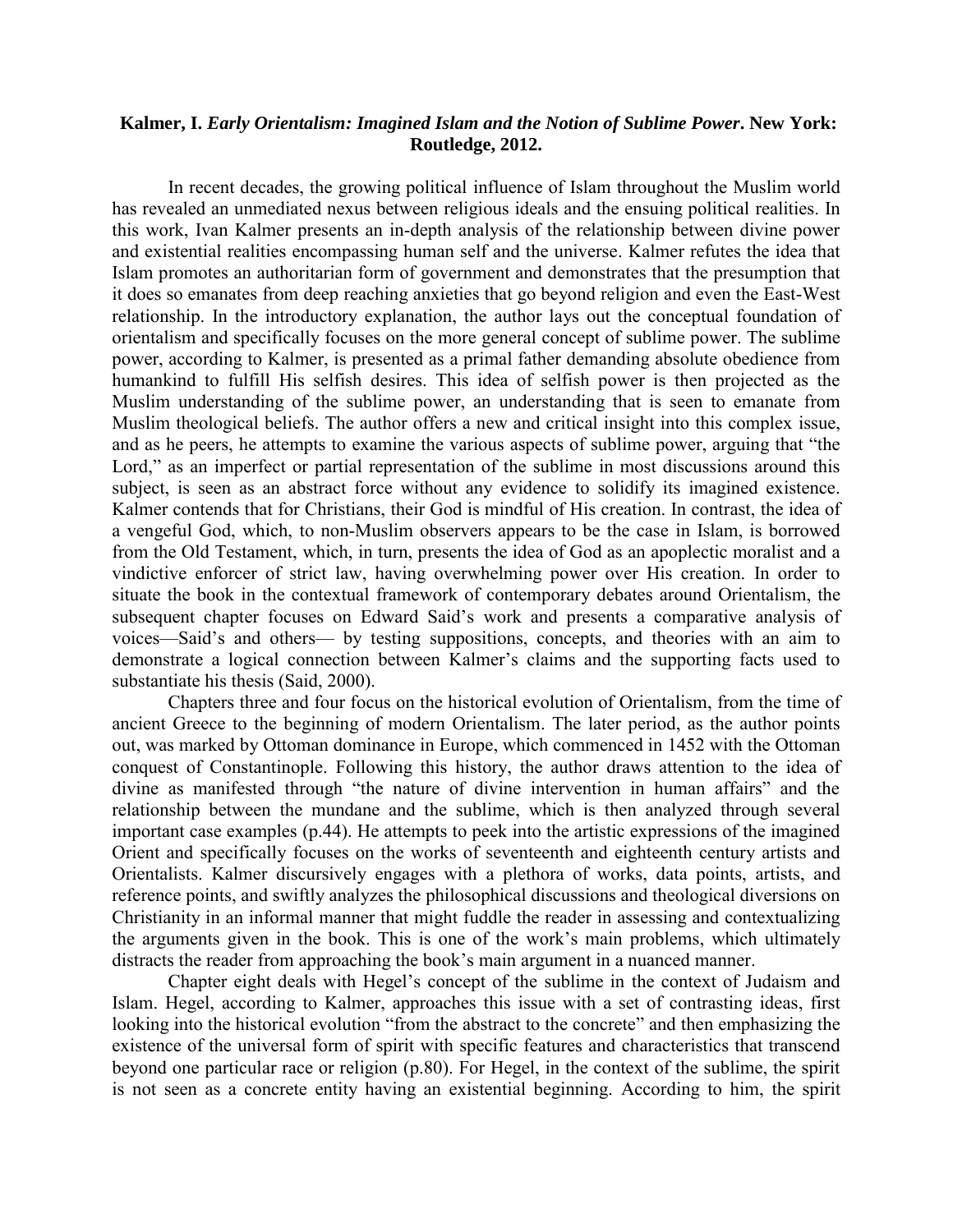functions outside the realm of existence and, as such, has no substantial characteristics, including the human form of existence. Here, Kalmer uses the phrase "obedience to the letter," describing the way in which "Oriental" subjects approach their lord by considering "the letter" a command demanding unconditional obedience—as opposed to approaching their lord as a spirit, which would then necessitate comprehensive engagement with their spiritual text, including its laws and decrees. Accordingly, Islam is seen as a religion stressing the application of divine laws without contextualizing their implementation in specific geographical settings. At this point, Kalmer refers to the work of Alain Grosrichard and states that this tendency toward literal textual interpretation sees the adherence to such literal interpretations as a manifestation of subordination to the orders of a despot God. As such, followers of Islam are perceived as unquestioningly deferential to despots, and Islamic governments are presented as universally inclined to implement despotic, authoritarian regimes or, at the very least, non-democratic forms of government. Problematically, this understanding misconstrues followers of Islam (often conflated with all Arabs in mainstream academic thought) as having a single, universally applied outlook (Esposito & Voll, 1996). This misconception not only discounts the subtleties that do exist within Islam but also appears to preclude the necessity for more in-depth scholarship of Islam. Because the need for further study is dismissed, current impressions appear "self-evident" and serve to validate the existing western point of view. Kalmer says, however, a number of principles can be extracted from the Quran that contradict the Western assumption that Islam inherently precipitates authoritarian rule. For example, he says although it might seem that democracy is quite impossible in Islam—particularly because the concept of the sovereignty of one God (known as the concept of *Tawhīd*) appears to coincide with the "sovereignty" of an authoritarian ruler—many Muslims would insist that a political system oriented towards *Tawhīd*  indicates the possibility of the existence of moral democracy in Islam, which in turn provides the conceptual and theological basis for the realization of equality and justice within a democratic system. The subsequent chapters discuss the ways in which the imagined Orient experiences the condition of being surveyed by an ultimate power. Kalmer reminds the reader, however, that the phenomenological disciplinary state of surveillance and acute governmental control became prevalent under democratic as well as totalitarian authorities in the twentieth century and stimulated modern governments to implement mechanisms for controlling people. At the same time, Kalmer describes Michel Foucault's concept of government as a "pastoral power"—which serves to organize citizens and guide them as a civil collective—and which sees the modern form of governance as able to evoke obedience (as opposed to simply relying upon absolutist or monarchial rule).

In the concluding chapter, the author focuses on the early Orientalist depiction of Islamic suicide fighters. Kalmer says that the Orientalist depiction reflects normative perspective of a complex reality that incorporates psychological and sociological complexities, most often including violent tendencies, the impetus to create a "desirable world," and a worldview that promotes self-sacrifice. For Kalmer, the act of self-sacrifice subordinates worldly defenses of the corporeal self over the sublime faith. This chapter presents an obscure picture of suicide terrorism, however, and does not extensively expand on the existing literature, neglecting even prominent works of contemporary scholarship on the issue. Kalmer's presentation is further haltered by flawed observations such as, for example, that Muslim suicide attackers are seen not as prompted by spiritual desires but, in fact, by bodily pleasures and that religion itself is a motivation for committing crimes against humanity. While analyzing these statements, it appears that the connection between suicide terrorism and Islamic fundamentalism is deceptive and that